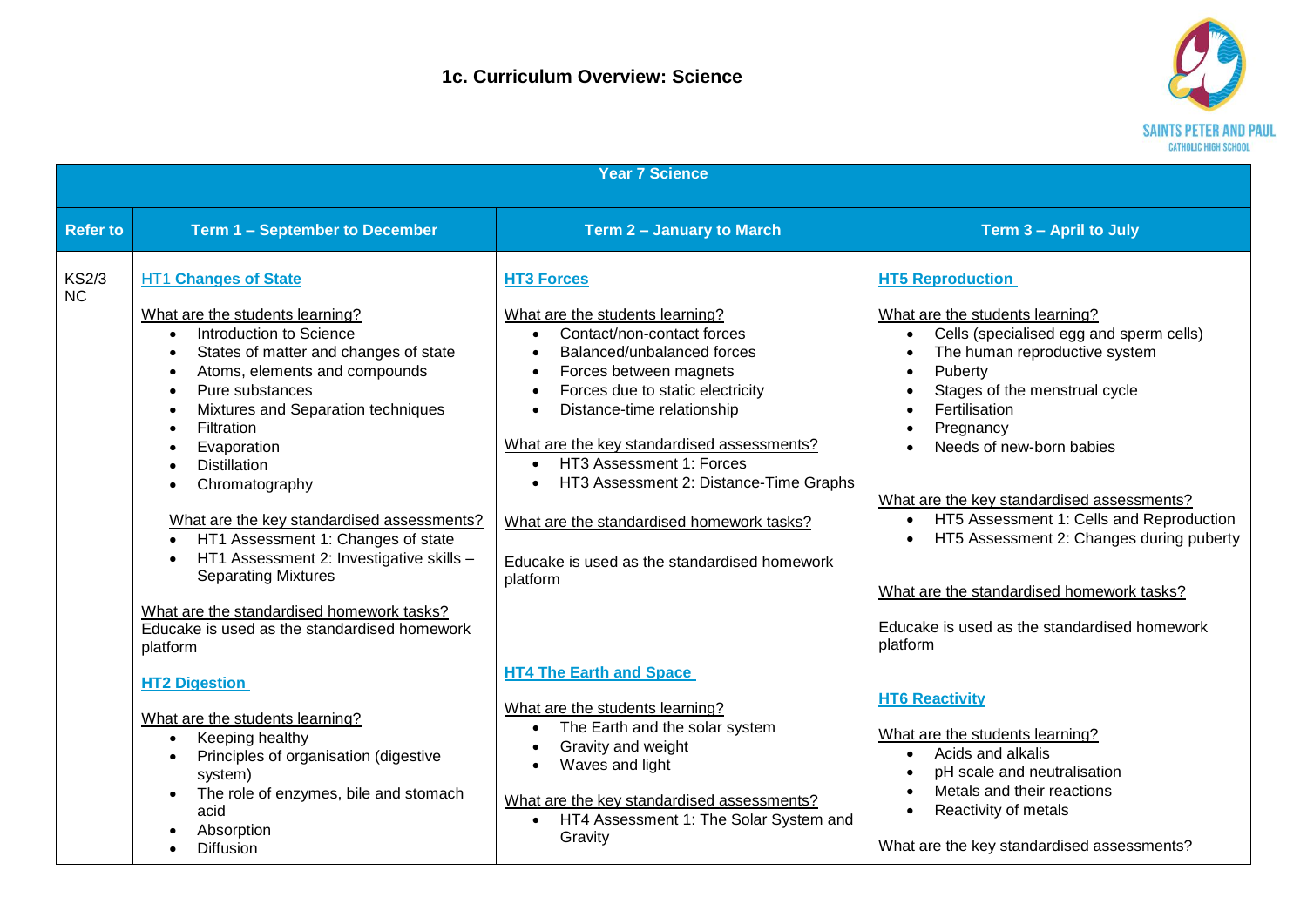## **1c. Curriculum Overview: Science**



| What are the key standardised assessments?<br>• HT2 Assessment 1: Burning Foods and<br><b>Food Tests</b><br>• HT2 Assessment 2: Digestion and Diet<br>What are the standardised homework tasks?<br>Educake is used as the standardised homework<br>platform | What are the standardised homework tasks?<br>Educake is used as the standardised homework<br>platform | HT6 Assessment 1: Acids and Alkalis<br>$\bullet$<br>HT6 Assessment 2: Reactivity of metals<br>End of Year 7 Assessment<br>$\bullet$<br>What are the standardised homework tasks?<br>Educake is used as the standardised homework<br>platform |
|-------------------------------------------------------------------------------------------------------------------------------------------------------------------------------------------------------------------------------------------------------------|-------------------------------------------------------------------------------------------------------|----------------------------------------------------------------------------------------------------------------------------------------------------------------------------------------------------------------------------------------------|
|                                                                                                                                                                                                                                                             |                                                                                                       |                                                                                                                                                                                                                                              |
|                                                                                                                                                                                                                                                             |                                                                                                       |                                                                                                                                                                                                                                              |
|                                                                                                                                                                                                                                                             |                                                                                                       |                                                                                                                                                                                                                                              |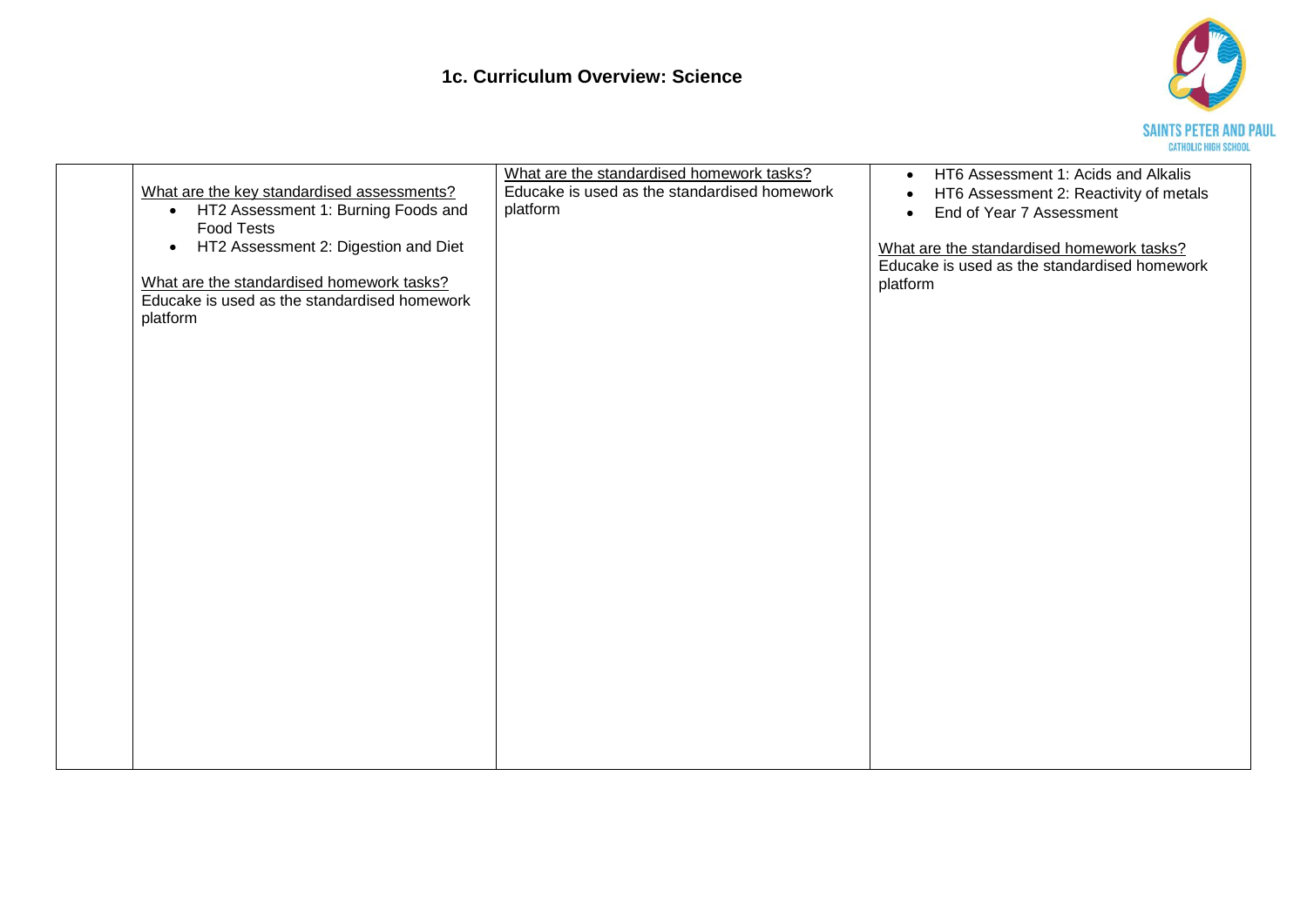

| <b>Year 8 Science</b> |                                                                                                                                                                                                                                                                                                                                                                                                                                                                                                                                                                                                                                                                                                                                                                                                                                                                                                        |                                                                                                                                                                                                                                                                                                                                                                                                                                                                                                                                                                                                                                                                                                                                                                                                                                       |                                                                                                                                                                                                                                                                                                                                                                                                                                                                                                                                                                                                                                                                                                                                                                                                     |  |
|-----------------------|--------------------------------------------------------------------------------------------------------------------------------------------------------------------------------------------------------------------------------------------------------------------------------------------------------------------------------------------------------------------------------------------------------------------------------------------------------------------------------------------------------------------------------------------------------------------------------------------------------------------------------------------------------------------------------------------------------------------------------------------------------------------------------------------------------------------------------------------------------------------------------------------------------|---------------------------------------------------------------------------------------------------------------------------------------------------------------------------------------------------------------------------------------------------------------------------------------------------------------------------------------------------------------------------------------------------------------------------------------------------------------------------------------------------------------------------------------------------------------------------------------------------------------------------------------------------------------------------------------------------------------------------------------------------------------------------------------------------------------------------------------|-----------------------------------------------------------------------------------------------------------------------------------------------------------------------------------------------------------------------------------------------------------------------------------------------------------------------------------------------------------------------------------------------------------------------------------------------------------------------------------------------------------------------------------------------------------------------------------------------------------------------------------------------------------------------------------------------------------------------------------------------------------------------------------------------------|--|
| <b>Refer to</b>       | <b>Term 1 - September to December</b>                                                                                                                                                                                                                                                                                                                                                                                                                                                                                                                                                                                                                                                                                                                                                                                                                                                                  | Term 2 - January to March                                                                                                                                                                                                                                                                                                                                                                                                                                                                                                                                                                                                                                                                                                                                                                                                             | Term 3 - April to July                                                                                                                                                                                                                                                                                                                                                                                                                                                                                                                                                                                                                                                                                                                                                                              |  |
| KS3<br>NC             | <b>HT1 Atoms and The Periodic Table</b><br>What are the students learning?<br>Atoms, elements, compounds, mixtures<br>$\bullet$<br>Dalton's atomic model<br>$\bullet$<br>The periodic table<br>Chemical reactions and the periodic table<br>$\bullet$<br>What are the key standardised assessments?<br>HT1 Assessment 1: Periodic Table<br>$\bullet$<br>HT1 Assessment 2: Investigative Skills:<br>Reactions<br>What are the standardised homework tasks?<br>Educake is used as the standardised homework<br>platform<br><b>HT2 Cells and Plant Systems</b><br>What are the students learning?<br>Eukaryotes and prokaryotes<br>$\bullet$<br>Microscopy<br>Animal and plant cells<br>Cell specialisation<br>$\bullet$<br>Plant tissues, organs, systems<br>$\bullet$<br>Photosynthesis<br>Reproduction in plants/insect pollination<br>and food security<br>What are the key standardised assessments? | <b>HT3 Burning Fuels</b><br>What are the students learning?<br>Combustion<br>$\bullet$<br>Exo and endothermic reactions<br>Pollution<br>Pollutants and their sources<br>$\bullet$<br>Greenhouse gases<br>$\bullet$<br>What are the key standardised assessments?<br>HT3 Assessment 1: Combustion<br>$\bullet$<br>HT3 Assessment 2: Problems with burning<br>fuels<br>What are the standardised homework tasks?<br>Educake is used as the standardised homework<br>platform<br><b>HT4 Energy and Electricity</b><br>What are the students learning?<br>Energy transfers<br>$\bullet$<br>Energy transfer and Hooke's Law<br>Efficiency<br>Heating and thermal equilibrium<br>Electrical energy<br>Calculation of fuel costs in the domestic<br>context<br>Power ratings and link to fuel use and cost<br>Magnetism and electromagnetism | <b>HT5 &amp; 6 Planet Earth</b><br>What are the students learning?<br>Interdependence<br>$\bullet$<br>Variation, adaptation, competition and<br>$\bullet$<br>natural selection<br>Biodiversity<br>$\bullet$<br>Photosynthesis<br>$\bullet$<br>Respiration<br>$\bullet$<br>Composition of the Earth and its atmosphere<br>$\bullet$<br>The rock cycle<br>$\bullet$<br>Common atmospheric pollutants and their<br>sources<br>Greenhouse gases<br>$\bullet$<br>What are the key standardised assessments?<br>HT5 Assessment 1: Interdependence<br>$\bullet$<br>HT5 Assessment 2: Adaptations<br>$\bullet$<br>HT6 Assessment 1: Sampling<br>$\bullet$<br>End of Year 8 Assessment<br>$\bullet$<br>What are the standardised homework tasks?<br>Educake is used as the standardised homework<br>platform |  |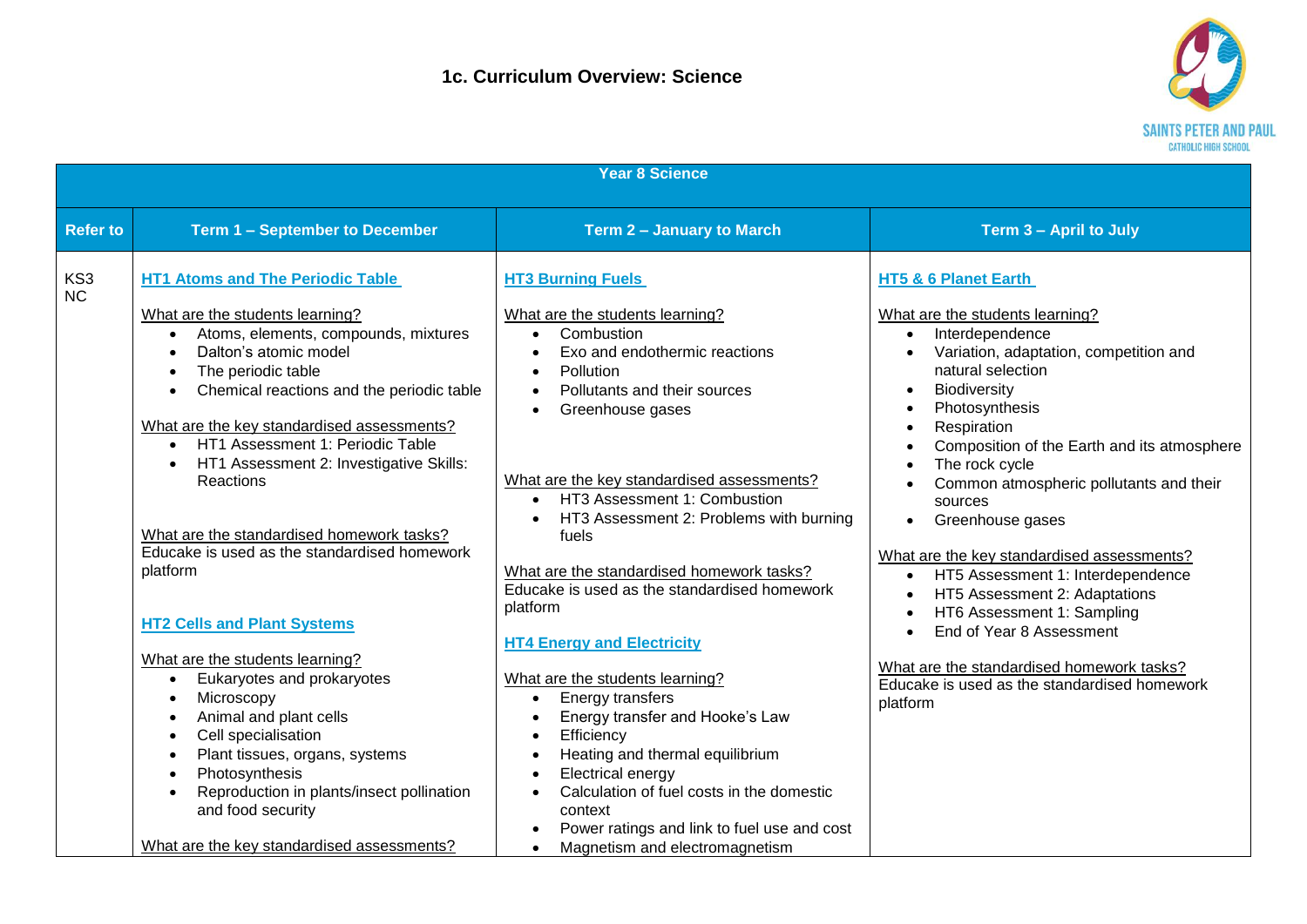

| HT2 Assessment 1: Cells and organelles<br>$\bullet$<br>HT2 Assessment 2: Plant Organs and<br>$\bullet$<br>Systems | What are the key standardised assessments?<br>• HT4 Assessment 1: Energy and Electricity              |  |
|-------------------------------------------------------------------------------------------------------------------|-------------------------------------------------------------------------------------------------------|--|
| What are the standardised homework tasks?<br>Educake is used as the standardised<br>homework platform             | What are the standardised homework tasks?<br>Educake is used as the standardised homework<br>platform |  |
|                                                                                                                   |                                                                                                       |  |
|                                                                                                                   |                                                                                                       |  |
|                                                                                                                   |                                                                                                       |  |
|                                                                                                                   |                                                                                                       |  |
|                                                                                                                   |                                                                                                       |  |
|                                                                                                                   |                                                                                                       |  |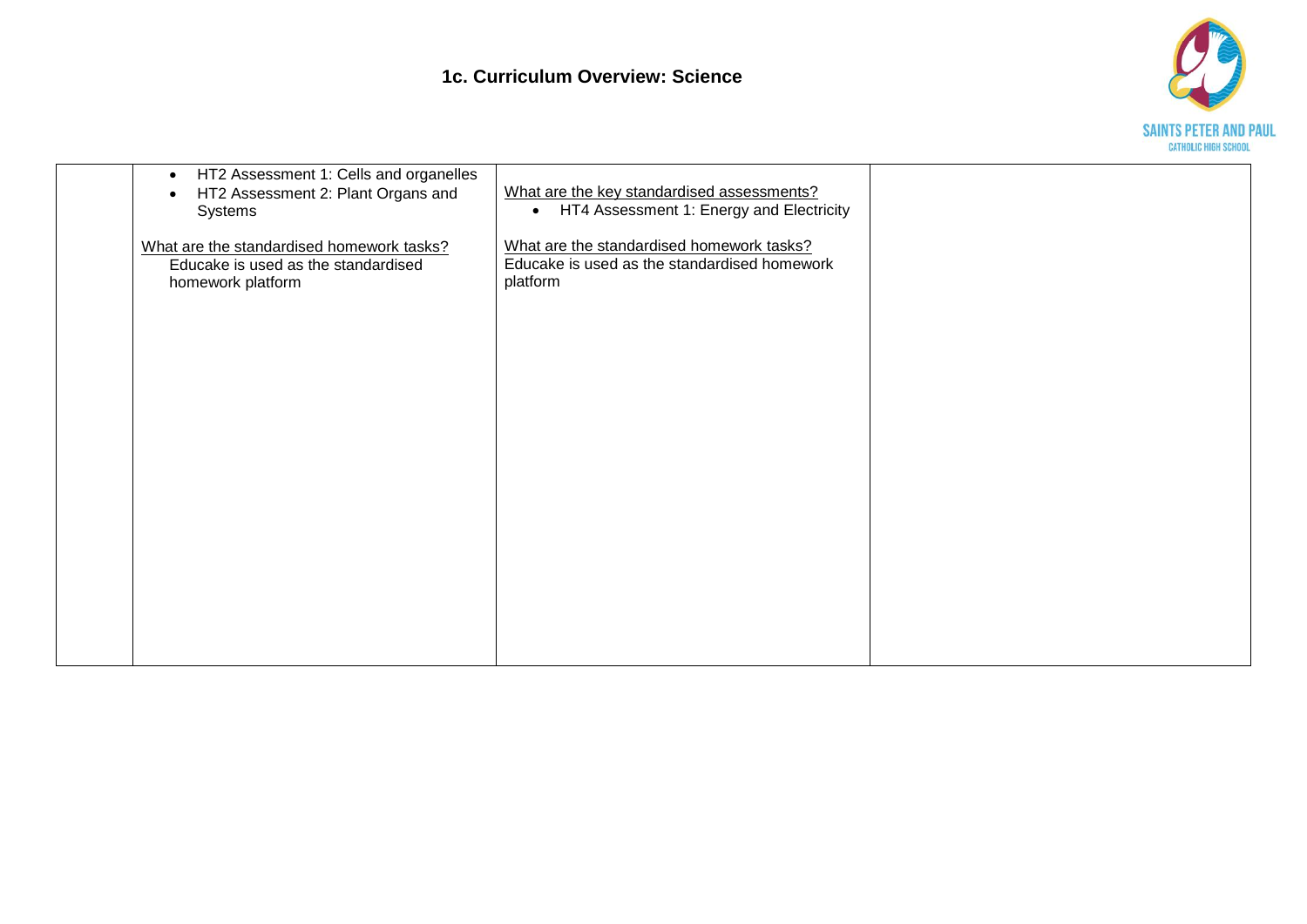

| <b>Year 9 Science</b>                      |                                                                                                                                                                                                                                                                                                                                                                                                                                                                                                                                                                                                                                                                                                                    |                                                                                                                                                                                                                                                                                                                                                                                                                                                                                                                                                                                                                                                                                                |                                                                                                                                                                                                                                                                                                                                                                                                                                                                                                                                                                           |
|--------------------------------------------|--------------------------------------------------------------------------------------------------------------------------------------------------------------------------------------------------------------------------------------------------------------------------------------------------------------------------------------------------------------------------------------------------------------------------------------------------------------------------------------------------------------------------------------------------------------------------------------------------------------------------------------------------------------------------------------------------------------------|------------------------------------------------------------------------------------------------------------------------------------------------------------------------------------------------------------------------------------------------------------------------------------------------------------------------------------------------------------------------------------------------------------------------------------------------------------------------------------------------------------------------------------------------------------------------------------------------------------------------------------------------------------------------------------------------|---------------------------------------------------------------------------------------------------------------------------------------------------------------------------------------------------------------------------------------------------------------------------------------------------------------------------------------------------------------------------------------------------------------------------------------------------------------------------------------------------------------------------------------------------------------------------|
| <b>Refer to</b>                            | Term 1 - September to December                                                                                                                                                                                                                                                                                                                                                                                                                                                                                                                                                                                                                                                                                     | Term 2 - January to March                                                                                                                                                                                                                                                                                                                                                                                                                                                                                                                                                                                                                                                                      | Term 3 - April to July                                                                                                                                                                                                                                                                                                                                                                                                                                                                                                                                                    |
| KS3 NC and<br><b>GCSE</b><br>Specification | <b>HT1 Effects of Exercise</b><br>What are the students learning?<br>Digestive system<br>$\bullet$<br>Respiratory system<br>$\bullet$<br>Skeletal and muscular systems<br>$\bullet$<br>Aerobic respiration<br>$\bullet$<br>Anaerobic respiration and fermentation<br>$\bullet$<br>The heart<br>$\bullet$<br>The effects of exercise<br>$\bullet$<br>Health and the effects of recreational<br>$\bullet$<br>drugs<br>What are the key standardised assessments?<br>HT1 Assessment 1: Digestive System<br>$\bullet$<br>HT2 Assessment 2: FA2 Investigative<br>$\bullet$<br>Skills: Respiration and Exercise<br>What are the standardised homework tasks?<br>Educake is used as the standardised homework<br>platform | <b>HT3 Inheritance</b><br>What are the students learning?<br>Cell structure and genetic material<br>$\bullet$<br>Model of chromosomes, genes and DNA<br>$\bullet$<br>(including the work of Watson, Crick,<br>Wilkins and Franklin in the development<br>of the DNA model)<br>Variation<br>$\bullet$<br>Changes in the environment, natural<br>$\bullet$<br>selection and extinction<br>Maintaining biodiversity and the use of<br>gene banks<br>What are the key standardised assessments?<br>HT3 Assessment 1: Inheritance<br>$\bullet$<br>HT3 Assessment 2: Variation<br>$\bullet$<br>What are the standardised homework tasks?<br>Educake is used as the standardised homework<br>platform | <b>HT5 Hydrocarbons</b><br>What are the students learning?<br>Crude oil<br>$\bullet$<br><b>Fractional distillation</b><br>Properties of hydrocarbons<br>Properties of polymers, ceramics and<br>$\bullet$<br>composites<br>Greenhouse gases<br>$\bullet$<br>Common atmospheric pollutants and their<br>sources<br>What are the key standardised assessments?<br>HT5 Assessment 1: Hydrocarbons<br>$\bullet$<br>HT5 Assessment 2: How to make crude oil<br>useful<br>What are the standardised homework tasks?<br>Educake is used as the standardised homework<br>platform |
|                                            | <b>HT2 Structure and Bonding</b><br>What are the students learning?<br>Development of the model atom<br>$\bullet$<br>Atoms and electron configuration<br>$\bullet$<br>Development of the periodic table<br>$\bullet$                                                                                                                                                                                                                                                                                                                                                                                                                                                                                               | <b>HT4 Forces and Motion</b><br>What are the students learning?<br>Forces<br>$\bullet$<br>Gravity and weight<br>$\bullet$<br>Moments and levers<br>$\bullet$<br>Pressure and hydraulics<br>$\bullet$                                                                                                                                                                                                                                                                                                                                                                                                                                                                                           | HT6 Hydrocarbons and the Need for Alternative<br><b>Energy</b><br>What are the students learning?<br>Environmental effects of hydrocarbons<br>$\bullet$<br>Alternative energy resources<br>$\bullet$<br>Finite and renewable energy                                                                                                                                                                                                                                                                                                                                       |